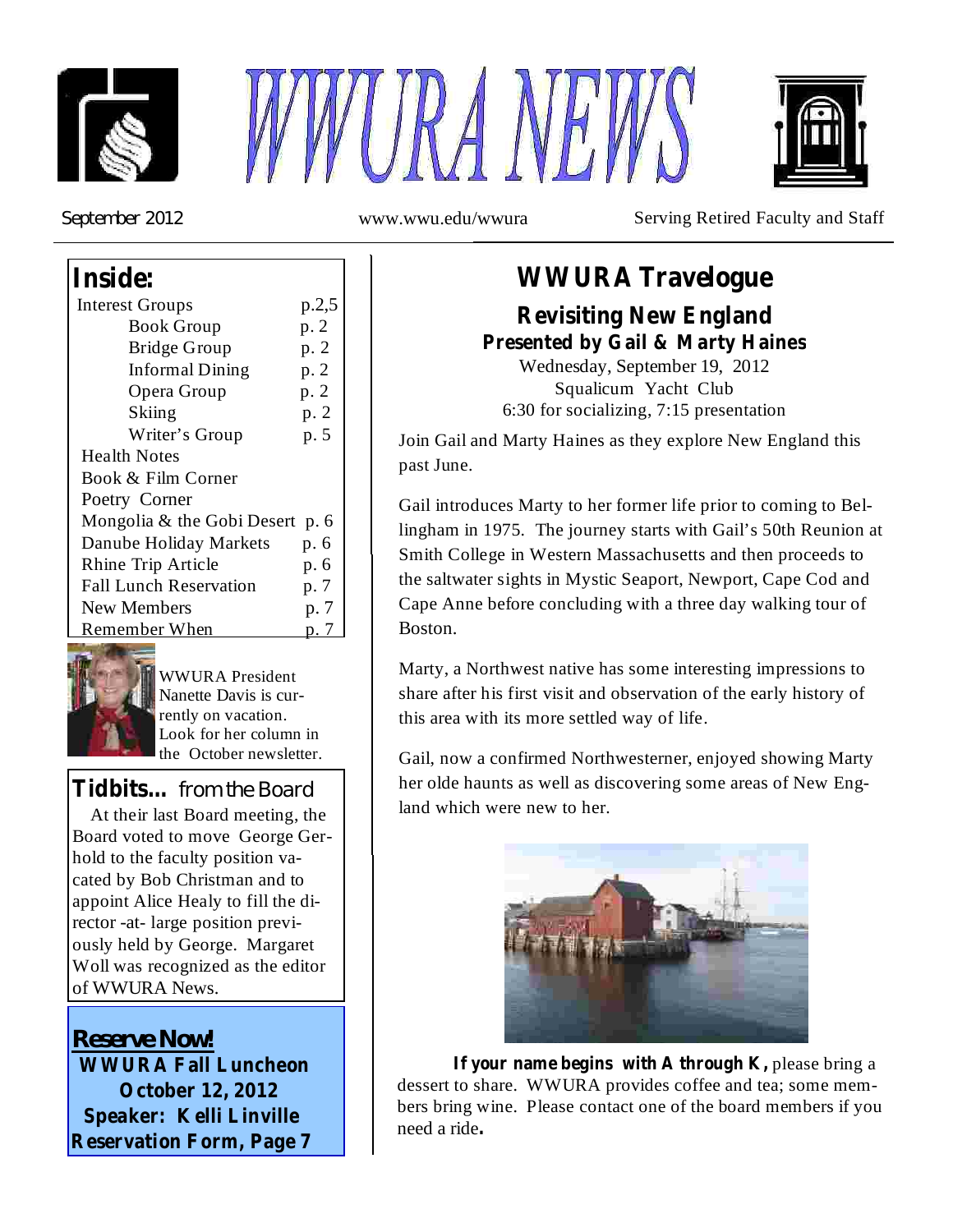#### **Interest Groups**

It's September and time for our interest groups to start meeting again. Our interest groups and the contact people are listed below. If you are interested in a group, please call or email the contact person.

BOOK GROUP - Donna Rochon, 360-647-2301 or <djrochon1@comcast.net> Meets the 2nd Tuesday of. the month at 2:30 p.m. at Barbara Davidson's, 806 17th St. September's book is Sarah's Key by Tatiana DeRosay; October's book is Broken For You by Stephanie Kallos; November's book is *Between the Woods and the Water* by Patrick Leighemor.

BRIDGE GROUP - Nicholas Bullat, 360-676-1156 or <gnbmaestro@ gmail.net> Meets the 4th Tuesday of the month at a member's home. September's meeting will be at Janet Berg' s home, 1029 16th St.

INFORMAL DINING - Janet Berg, 360-733-4654 or <janetlila@hotmail.com> or Barb Evans, 360-650-9724 or  $\langle$ barbandhoward@comcast.net $\rangle$ .

Meets once a month at members' homes for dinner. People are divided into groups of 8 with each group having a host or hostess who contacts the others in the group with a date to meet and a choice of food to bring. We do our best to make the groupings different each month so you will have a chance to have dinner with different people. Meetings will start in October.

OPERA GROUP - Evelyn Ames, 360-734-3184 or <Evelyn.ames@wwu.edu>

This group usually attends the operas independently or in small groups. Call Evelyn if you need a ride. Information about venues is listed below.

**Metropolitan HD Series for 2012-2013** (check this website for cast and dates of encores: http:// www.metoperafamily.org/metopera/liveinhd/LiveinHD.aspx In the left corner is Participating Theaters (click on United States and/or Canada for listing). There are 12 HD showings this season. Running times of each opera are listed at main web site. Radio broadcasts (98.1 (ET), 105.7 (CBC Radio 2 at delayed times) and French Canadian station 90.9) begin December 8 with "Un Ballo in Maschera" of Verdi.

| Donizetti's <i>L'Elisir d'Amore</i> –New Production | October 13, 2012, 12:55 pm ET |
|-----------------------------------------------------|-------------------------------|
| Verdi's <i>Otello</i>                               | October 27, 2012, 12:55 pm ET |

Other Theaters: Lincoln Theater in Mt. Vernon: http://www.lincolntheatre.org/welcome (click on calendar) Check the Pickford Film Center for European opera showings: http://pickfordfilmcenter.org/

**McIntyre Theater** in Mt. Vernon will be the venue for Skagit Opera's live production of "Pagliacci" on September 21, 23, 28 and 30th. Call 360-416-7727 for tickets.

(channel 9): September: Wagner's Ring Cycle (Metropolitan Opera) **PBS KCTS**Documentary film on  $10^{th}$  (9 pm). Das Rheingold (16<sup>th</sup> at 1 pm). Die Walküre (23 at 1pm). Siegfried (30<sup>th</sup> at 1pm). Götterdämmerung (Oct. 7 at 1pm)

SKIING - Charlie Way, 360-734-0649 or  $\langle$ cbway@ aol.com>

Skiing usually starts in January, but depends on the weather.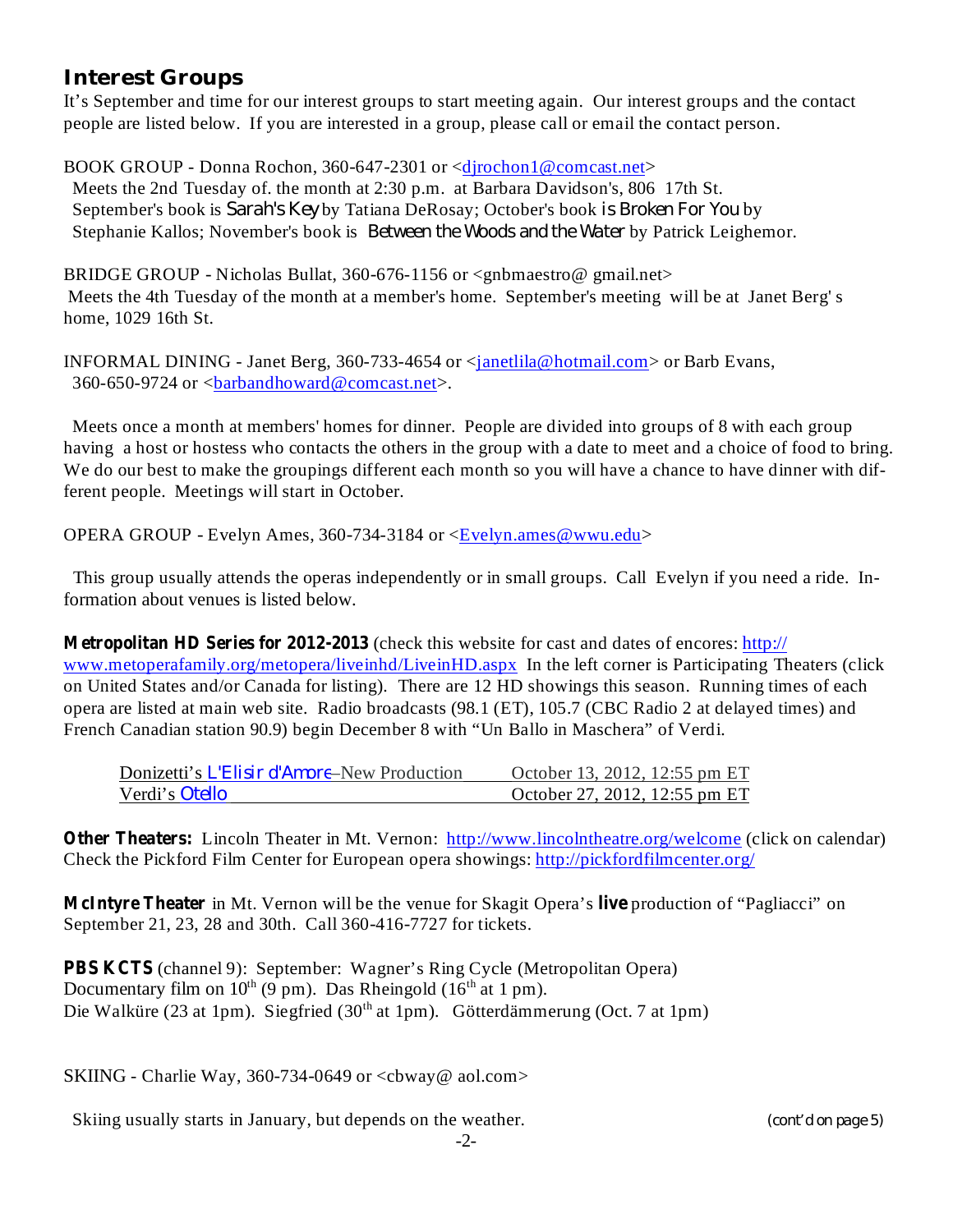#### *Health Notes* **by Evelyn Ames—Discussion of Various Food Additives**

Regulation of food additives has come a long way since the early 1900's when copper sulfate was added to make pickles green. As long term epidemiological population studies continue on additives and colors used in food/meat/poultry/drugs/cosmetics, safety and risk issues are resolved or heightened.

**Comparing BHA and BHT:** Butylated hydroxyanisole (BHA) and the related compound butylated hydroxytoluene (BHT) are phenolic compounds and are often added to foods to preserve fats. BHA acts as antioxidant and is used to keep fats from becoming rancid. It is found in butter, meats, cereals, chewing gum, baked goods, snack foods, dehydrated potatoes, and beer. BHT prevents oxidative rancidity of fats and is used to preserve food odor, color, and flavor. Many packaging materials (e.g., ice cream cartons and potato chip bags) use BHT. It is directly added to shortening, cereals, and other foods containing fats and oils. (http://chemistry.about.com/od/foodcookingchemistry/a/bha-bht-preservatives.htm) The Center for Science in the Public Interest suggests caution in the use of BHT and avoidance in use of BHA. (http:// www.cspinet.org/reports/chemcuisine.htm) The Berkeley Wellness Newsletter reports that there is "ongoing controversy, however, about the safety of BHA and BHT. Most research has been in animals and test tubes, not in people. The FDA categorizes these food additives as GRAS (generally recognized as safe), which means they are widely considered safe for their intended use in specified amounts, but did not have to undergo pre-market review. A subsequent review by an independent committee supported their general safety, but concluded that "uncertainties exist, requiring that additional studies be conducted" (http:// www.berkeleywellnessalerts.com/alerts/healthy\_eating/BHA-BHT-preservatives384-1.html).

**Cellulose:** According to the Mayo Clinic more food manufacturers have "added fiber, such as cellulose, because most people aren't eating enough foods that are naturally high in fiber — namely vegetables, fruits and whole grains. Manufacturers are also adding cellulose because it means they can use less fat and sugar without losing the desired mouthfeel or moistness. The rising cost of flour, sugar and oil may be another reason for this trend" http://www.mayoclinic.com/health/cellulose/MY01762. Various forms of cellulose are on the GRAS list.

Monosodium Glutamate: MSG is a flavor enhancer commonly added to Chinese food, canned vegetables, soups and processed meats. The Food and Drug Administration classifies MSG as a food ingredient that's "generally recognized as safe," but the use of MSG remains controversial. "For this reason, when MSG is added to food, the FDA requires that it be listed on the label." Anecdotal reports include such symptoms as headache, flushing, heart attack type symptoms (chest pain, rapid/fluttering heartbeats, sweating), numbness, tingling, nausea and weakness but there is "no definitive evidence of a link" to MSG. http://www.mayoclinic.com/health/monosodium-glutamate/AN01251. Flavor enhancers include MSG, Ribonucleotides, Disodium Inosinate, and Disodium Guanylate; they add a salty, savory taste to foods. Some people may be allergic to these or want to cut down on salt intake.

**High Fructose Corn Syrup:** According to information at the Mayo Clinic's health information site, "High-fructose corn syrup, sometimes called corn sugar, has become a popular ingredient in sodas and fruitflavored drinks. ... Research studies have yielded mixed results about the possible adverse effects of consuming high-fructose corn syrup. Although high-fructose corn syrup is chemically similar to table sugar (sucrose), concerns have been raised because of how high-fructose corn syrup is processed. … Some research studies have linked consumption of large amounts of any type of added sugar — not just highfructose corn syrup — to such health problems as weight gain, dental cavities, poor nutrition, and increased triglyceride levels, which can boost your heart attack risk. But there is insufficient evidence to say that highfructose corn syrup is less healthy than are other types of added sweeteners. … Recommendations from the American Heart Association — not a part of official U.S. dietary guidelines — say that most American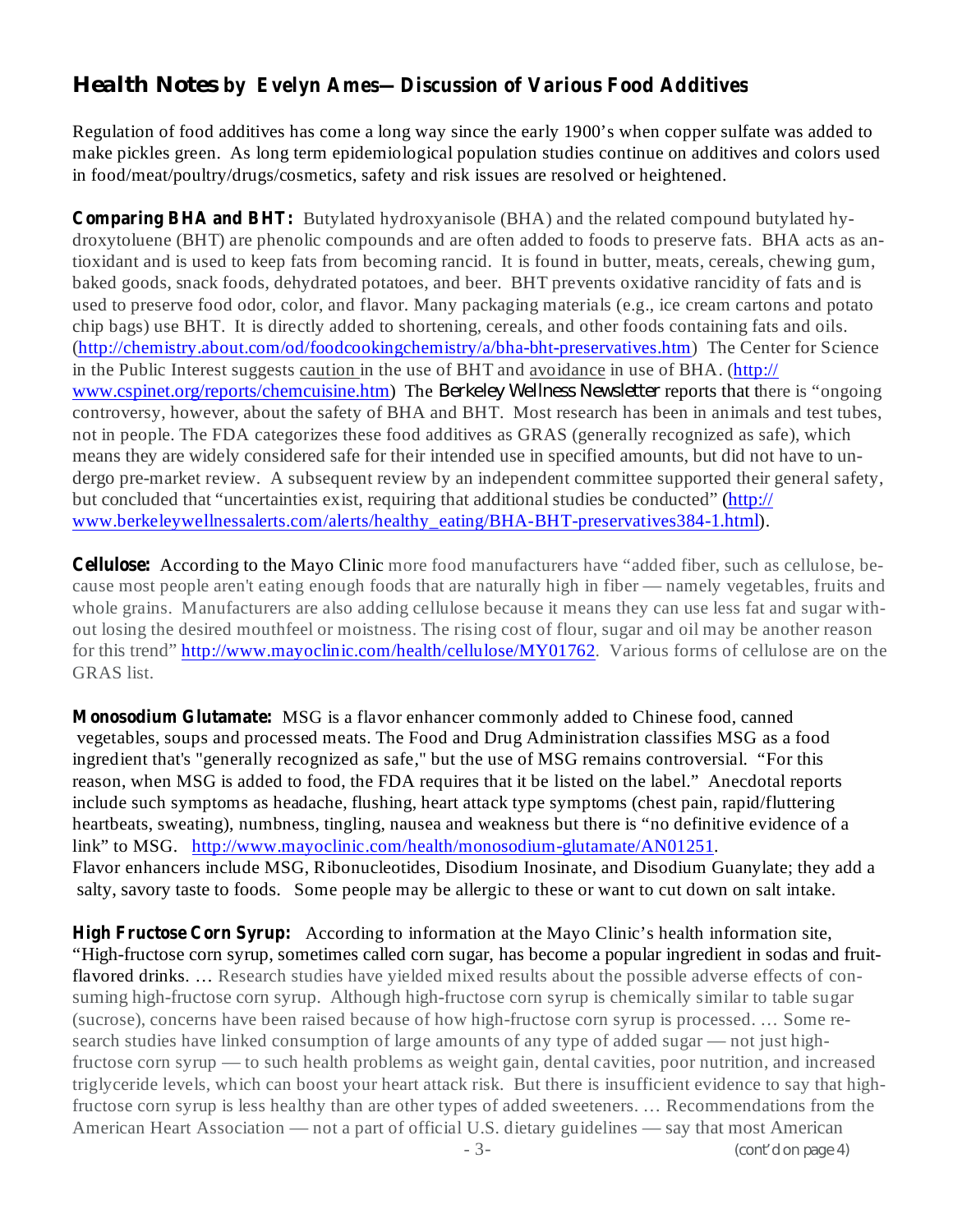#### *Health Notes, cont'd*

\_\_\_\_\_\_\_\_\_\_\_\_\_\_\_\_\_\_\_\_

women should consume no more than 100 calories a day from added sugar from any source, and that most American men should consume no more than 150 calories a day from added sugar. … That's about 6 teaspoons of added sugar for women and 9 for men" (http://www.mayoclinic.com/health/high-fructose-cornsyrup/AN01588).

**Sodium Nitrate and Sodium Nitrite:** S. Nitrate has antimicrobial properties when used as a food preservative. It is found naturally in leafy green vegetables. Whereas, S. Nitrite prevents growth of bacteria (e.g., Clostridium botulinum which causes botulism) and it is used to alter the color of preserved fish and meats. A major concern that has been researched for many years is that sodium nitrite reacts with amino acids in the presence of heat (e.g., high heat in cooking bacon) and forms N-nitrosamines, which are carcinogenic. For some people, migraine headaches may be triggered by eating foods processed with sodium nitrite. On the other hand, S. Nitrite has been used as a vasodilator (increasing blood flow).

**Carrageenan:** This is a seaweed derivative that is used as a thickener and stabilizer in ice cream to prevent ice crystals from forming. Questions currently are being asked about safety of carrageenan, gum guar and other similar compounds. For members wanting information about carrageenan, check http:// www.webmd.com/vitamins-supplements/ingredientmono-710-CARRAGEENAN.aspx? activeIngredientId=710&activeIngredientName=CARRAGEENAN

When Were Color Additives Addressed? "The 1960 Color Additives Amendment brought all colors, natural and synthetic, under the Food, Drug, and Cosmetic Act. Color additives may not be used to deceive consumers or to conceal blemishes or inferiorities in food products. Colors used in foods, drugs, and cosmetics must be approved by the FDA before they can be marketed. The Food Additives Amendment and the Color Additives Amendments include the Delaney Clause, which prohibits the approval of an additive "if it is found to induce cancer when ingested by" people or animals, or "if it is found, after tests which are appropriate for the evaluation of the safety of food additives, to induce cancer in" people or animals. Any substance found to cause cancer is regulated under the general safety provisions of these laws, as well as by the Delaney Clause." http://www.fsis.usda.gov/Factsheets/Additives\_in\_Meat\_&\_Poultry\_Products/ index.asp "Color additives must be declared by their common or usual names on labels, e.g., FD&C Yellow 5, or annatto extract, not collectively as colorings. These labeling requirements help consumers make choices about the foods they eat." With pressure by manufacturers and other groups to lessen controls over food additives, it is imperative that wise consumers read labels and look for foods with few or no additives. But the caveat is that some foods need added preservatives to keep them from spoilage or to prevent bacterial growth which causes illness.

A summary of types of food ingredients (why they are used and examples of names) can be found at: http:// www.fda.gov/Food/FoodIngredientsPackaging/ucm094211.htm. The FDA's Food additive status list: http://www.fda.gov/Food/FoodIngredientsPackaging/FoodAdditives/FoodAdditiveListings/ucm091048.htm

Greater detail about the GRAS list: http://www.fda.gov/Food/FoodIngredientsPackaging/ GenerallyRecognizedasSafeGRAS/GRASSubstancesSCOGSDatabase/ucm261264.htm

Chart of common food additives: http://chemistry.about.com/gi/o.htm?zi=1/  $XJ\&zTi=1\&sdn=chemistry\&cdn=eduction\&tm=1545\&gps=227~186~1221~748\&f=00\&su=p284.13.342.i$ p\_&tt=2&bt=1&bts=1&st=25&zu=http%3A//www.cnn.com/HEALTH/indepth.food/additives/table.html

Members who want clarification about health insurance, may wish to consider checking with the Senior Activity Center on Halleck Street to ask when a volunteer for SHEBA (Statewide Health Insurance Benefits Advisors) is at the Center. (Currently it is Thursday 12-2)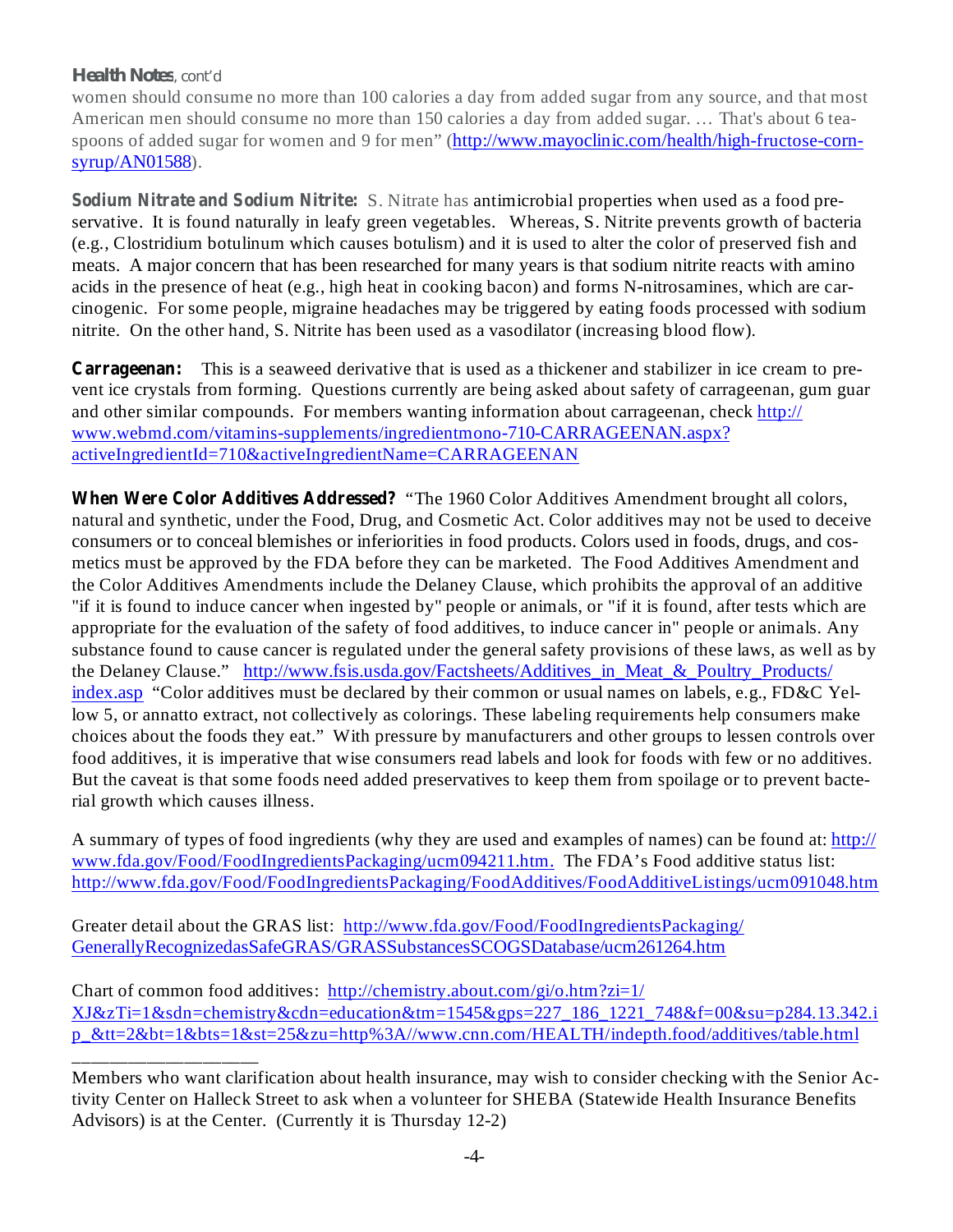WRITER'S GROUP - Lynne Masland, 360-676- 9821 or <lmasland@comcast.net>

Meets twice monthly and has six members, the optimal number for everyone's writing to receive a reading and commentary. We're working on a variety of projects: memoirs or family histories, poetry, essays and longer works. Nanette Davis' new book is reviewed in this month's Book Corner; one of Evelyn Wright's poems appears on the right..

Writers Group members would be willing to advise others about starting a new group. Contact Evelyn Wright at 676-0227.

#### **Book and Film Corner Lynne Masland**

WWURA President Nanette Davis' book, *Care-That Will Change Your Life*, has just been published. A professional sociologist, she offers stories and ideas sensitively drawn from her own and others' experiences with caregiving for a loved one. Her strategies will provide inspiration, affirmation and practical help to caregivers as they learn to adapt and change through the process of caring for an aging spouse, friend or parent. A second guide, *The ABCs of Caregiving: Words* , is in the final pre-publication *to Inspire You* stage. *giving Our Loved Ones: Stories and Strategies*

Set in a small Turkish village during the waning days of the Ottoman Empire, *Birds Without Wings* by British novelist Louis de Bernieres, author of Captain Corelli's Mandolin, is a love story between two young people, the Greek girl, Philothei, and Turkish boy, Ibrahim. Intertwined with the portrait of a village in which Christian Greeks, Muslim Turks, Armenians and Jews live side-by-side until World War I and the rise of nationalism spell an end to tolerance, is the story of the career of Mustafa Kemal Attaturk, father of modern Turkey. The author has a gift for creating compelling characters and chronicling the senseless cultural losses of war.

#### **Poetry Corner**

**"March Idleness"** Evelyn Wright

The doe is out on the terrace again, A regular stop on her route to the bay. She bends to graze on soft tender grass Then stretches for shoots on the old apple tree. Her coat is rough and reddish brown, And marked with gray. Her belly swells With this year's fawn.

#### For three summers,

She's come to forage with her fawns, Munching through the garden's bounty, Roses in June, lettuce and sweet peas, Beans in July, green apples in August, Ripe ones in September.

#### She likes to doze

On the mossy terrace. She closes Her eyes, relaxes her ears, and rests, Neck slightly bent. She is still. She'll drop her fawn in May. Until then, she drowses in pale sunlight, An old friend, while I drowse at the window, Watching her. Sometimes she wakes, Turns to watch me, with lustrous black eyes, Blinks, nods off again.

She and I value Leisure and luxuriate in idleness, Soaking up sunshine, like Eve In paradise.



Fawn foraging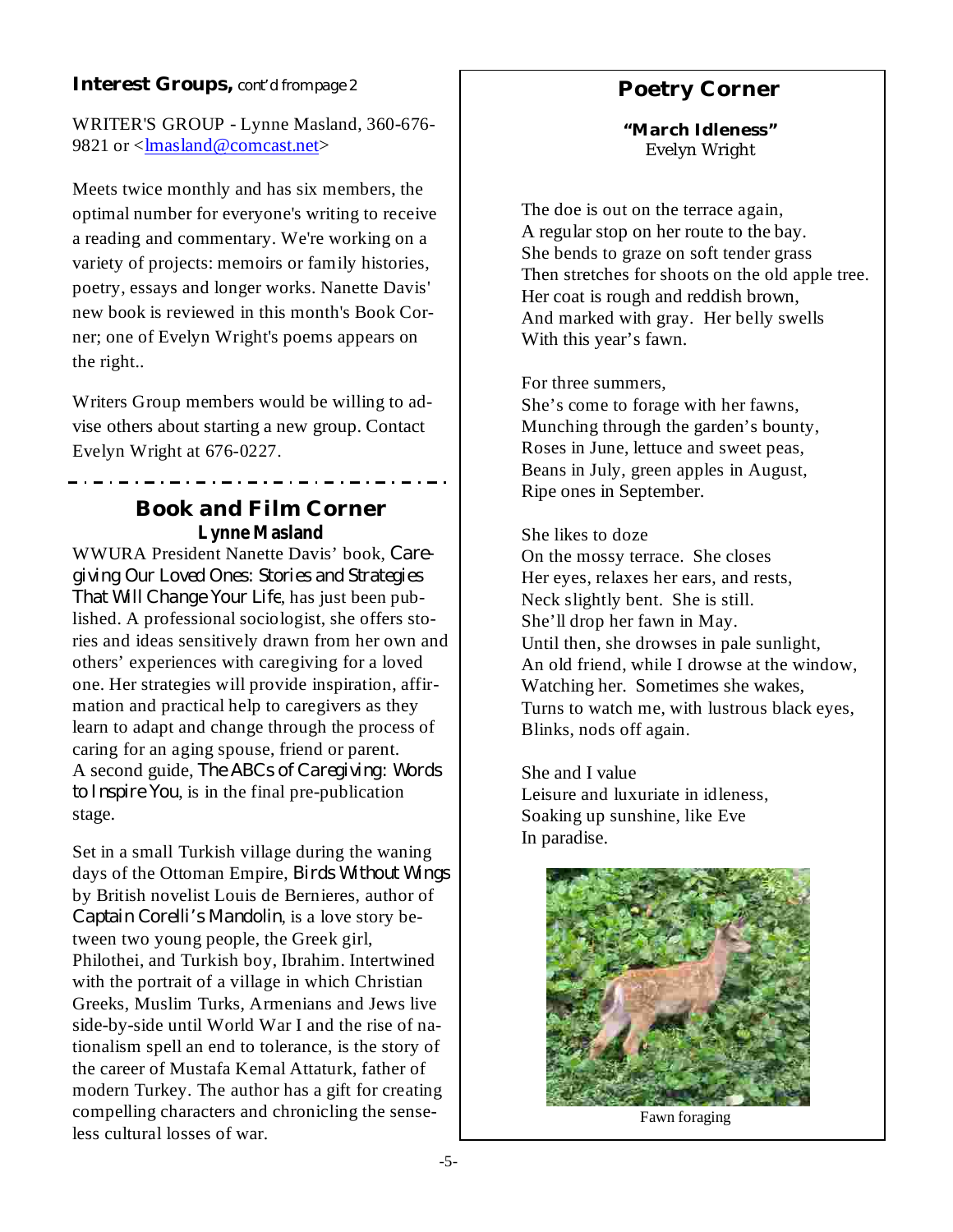#### **Mongolia and the Gobi Desert July 23, 2013 - August 9, 2013**

Come with us for the trip of a life time! We fly to Beijing and from there to Ulaanbaatar where we will visit the Gandan Monastery. We then head across the steppes to a 16,000 acre preserve that is the habitat of the ibex, wolves, hawks, etc. Our lodgings will be Mongolian gers for three days. We will also explore Kharkhorin, the ancient capital of the Mongol Empire, which was established by Genghis Khan at the crossroads of the Silk Road. We then have three days at picturesque Khovsgol Lake which will give us the opportunity



to meet families who herd reindeer and yaks. We finish the trip with three days at the **Three Camel Lodge in the Gobi desert.**

This is an Overseas Adventure Travel trip which means our group is limited to 10-16 participants. Please let Donna Rochon know if you are interested in the trip. (360-647-2301, djrochon1@comcast.net).

This trip is an opportunity to experience something quite different from our usual trips. It will be fascinating to see a different part of the world. You can view a detail itinerary at the OAT website.

Cost: \$6595 from Seattle: Land Tour only \$4495

Difficulty level: You must have good health and mobility and be able to walk 3 miles unassisted each day. Website: www.oattravel.com

#### **Danube Holiday Markets Trip 2012 Rhine Trip Article in**

It's not too late to join the Danube cruise. AmaWaterways has a few cabins still available in categories A and B for our December 2 - 12, 2012 trip. We'll depart from SEA-TAC, enjoy Prague for a couple of days, then cruise from Nuremberg, stopping at Regensburg, Passau, Salzburg, Linz, Melk, Vienna and Budapest.



Complete details are available from Kathy (734-7211) or Joyce (733-4703).

Give us a call if you'd like to join Kathy's final WWURA holiday markets trip.

AmaWaterways has just received another award from the travel industry - the 2012 Virtuoso Award for "Best River Cruise Line." It is well-deserved.

# **ITN Magazine**

An article written by Kathy Whitmer about the 2011 Rhine Winter Voyage appeared in the August 2012 issue of International Travel News magazine. It highlights some of the many wonderful aspects of that AmaWaterways holiday markets cruise from Amsterdam to Basel and the land portion in Lucerne and Zurich. In appreciation Kathy received a thank you note and a bouquet of flowers from Mr. Rudi Schreiner, president of AmaWaterways.

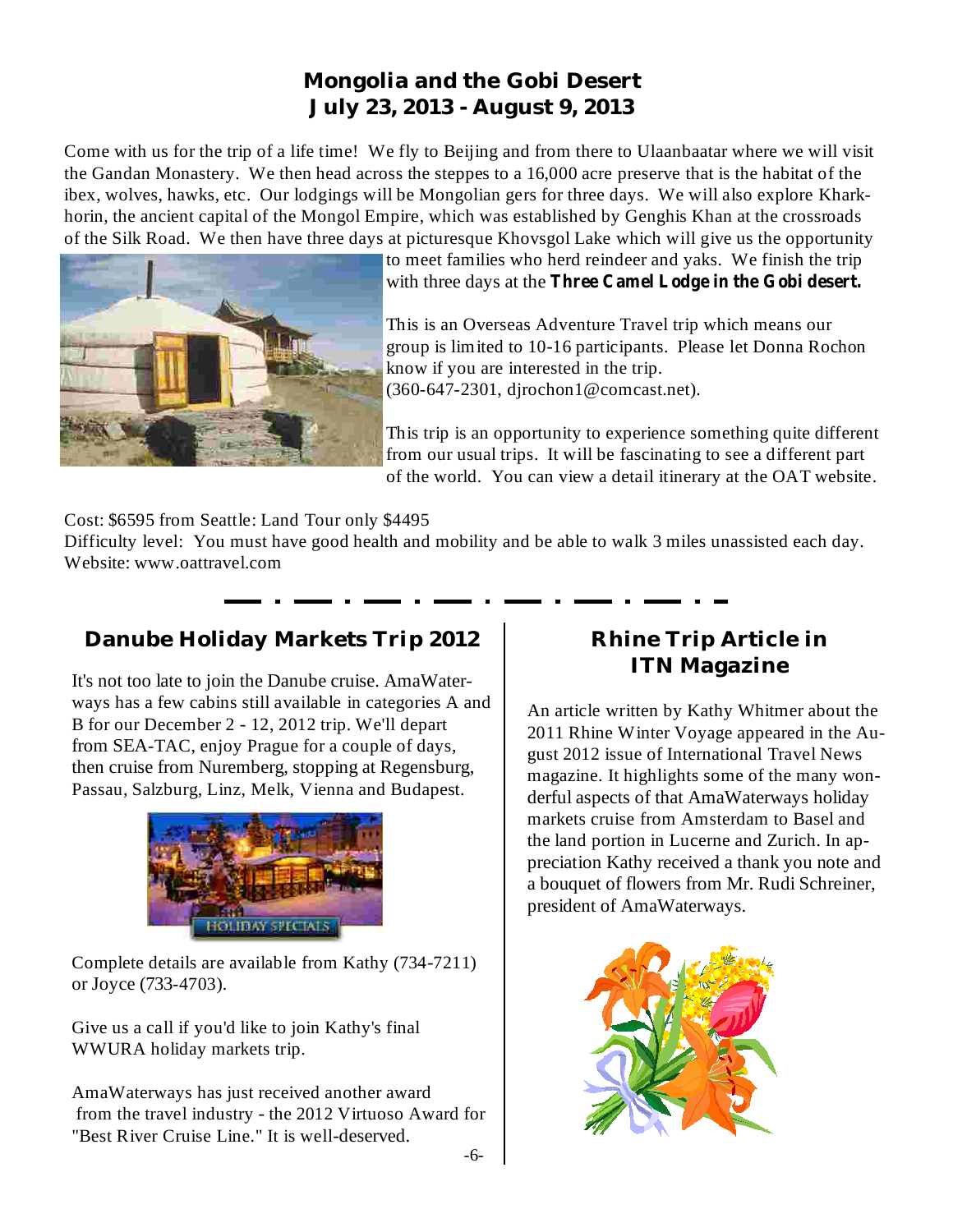#### **Fall Luncheon Friday, October 12, 2012 Northwood Hall, 11:30 a.m.**

Kelli Linville, Mayor of the City of Bellingham, will be our speaker (more details in October newsletter).

**Reservation Form**

Address or Phone Number

Amount Enclosed \_\_\_\_\_\_\_\_\_\_\_\_\_\_\_\_\_\_\_\_\_\_\_\_\_\_\_\_\_\_\_(\$15 member, \$18 for non-member)

#### **Reservation Deadline is Monday, October 8, 2012**

Name(s)\_\_\_\_\_\_\_\_\_\_\_\_\_\_\_\_\_\_\_\_\_\_\_\_\_\_\_\_\_\_\_\_\_\_\_\_\_\_\_\_\_\_\_\_\_\_\_\_\_\_\_\_\_\_\_\_\_\_\_\_\_\_\_\_\_\_\_

Mail with your check to Janet Berg, 1029 16th Street, Bellingham, WA 98225

# A Hearty Welcome to Our Newest Members!

Edna & Eugene Arthurs, Alice & Robert Healy, Robert Keiper, H. Fritz & Suzanne Ponsen, and Ed & Carla Rutschman

# **Remember when…**

We took the *Snowgoose* to

Yellow Island? Or visited the Ostrich Farm on Pole Road?







Or hiked at Hart's Pass?

These are but a few of the excursions WWURA has taken in the past.

Are there some trips that you might like to take ? Or some activities you think our members would like to do? Or some speakers you would recommend for our luncheons?

**Give one of our board members a call and pass along your ideas!**